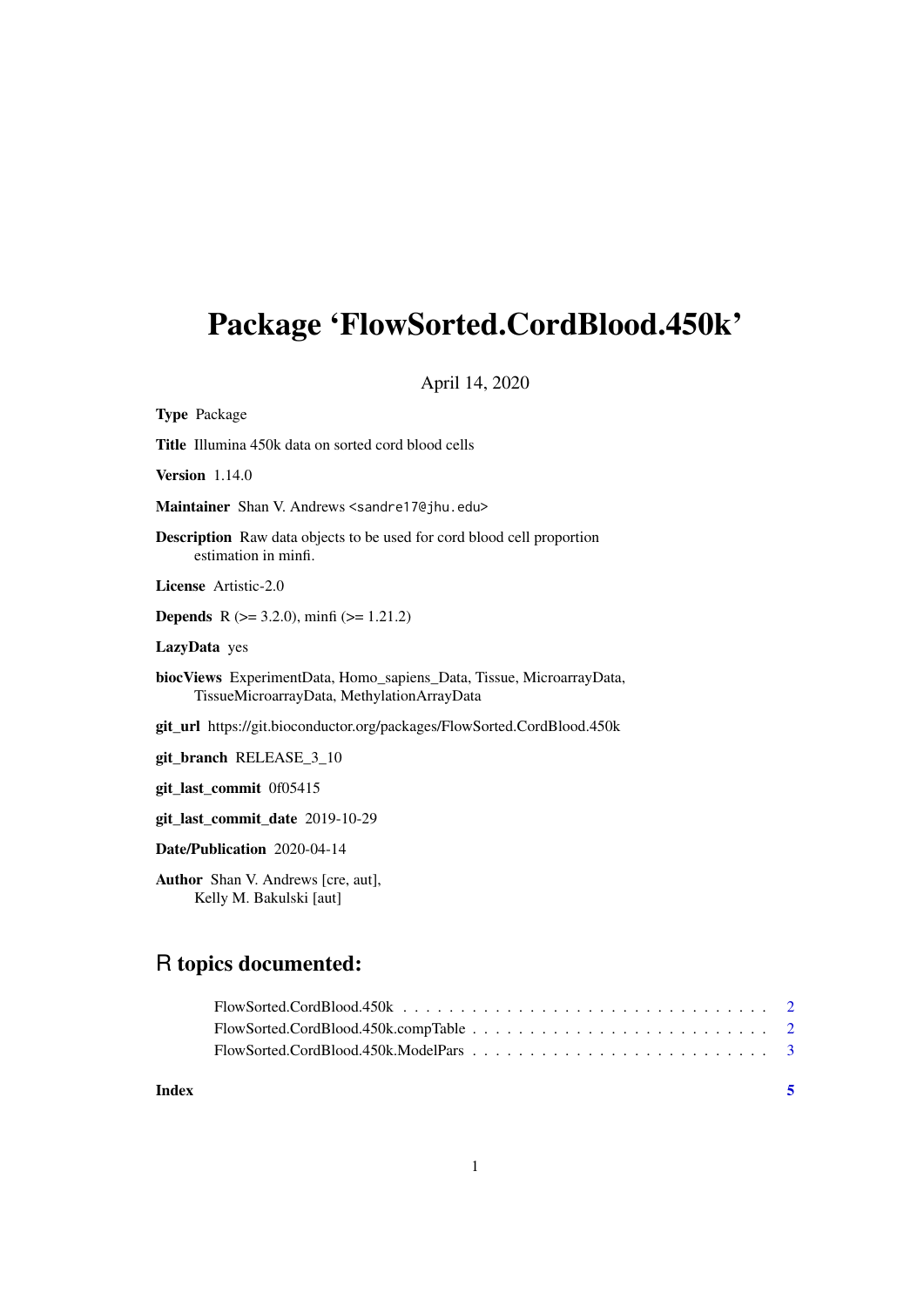#### <span id="page-1-0"></span>FlowSorted.CordBlood.450k

*Illumina 450k data on sorted cord blood cell populations*

#### Description

This RGChannelSet contains Illumina 450k measurements on 17 cord blood samples, each of which contribute between 4 and 7 sorted cell populations. These 7 cell populations are: B cells, CD4 T cells, CD8 T cells, granulocytes, monocytes, natural killer cells, and nucleated red blood cells.

#### Usage

data(FlowSorted.CordBlood.450k)

#### Details

Please see manuscript for additional details on cord blood samples and prediction pipeline.

#### Value

An RGChannelSet.

#### References

Bakulski KM, Feinberg JI, Yang J, Brown S, Andrews SV, McKenney S, Witter F, Walston J, Feinberg AP, Fallin MD. *DNA methylation of cord blood cell types: Applications for mixed cell birth studies.* Epigenetics (2016), 11:354-362. doi: [10.1080/15592294.2016.1161875.](https://doi.org/10.1080/15592294.2016.1161875)

#### Examples

data(FlowSorted.CordBlood.450k)

FlowSorted.CordBlood.450k.compTable *Cell composition association table*

#### Description

Association of probes on the 450k with cord blood cell composition. Please see manuscript for probe filtering criteria.

#### Usage

data(FlowSorted.CordBlood.450k.compTable)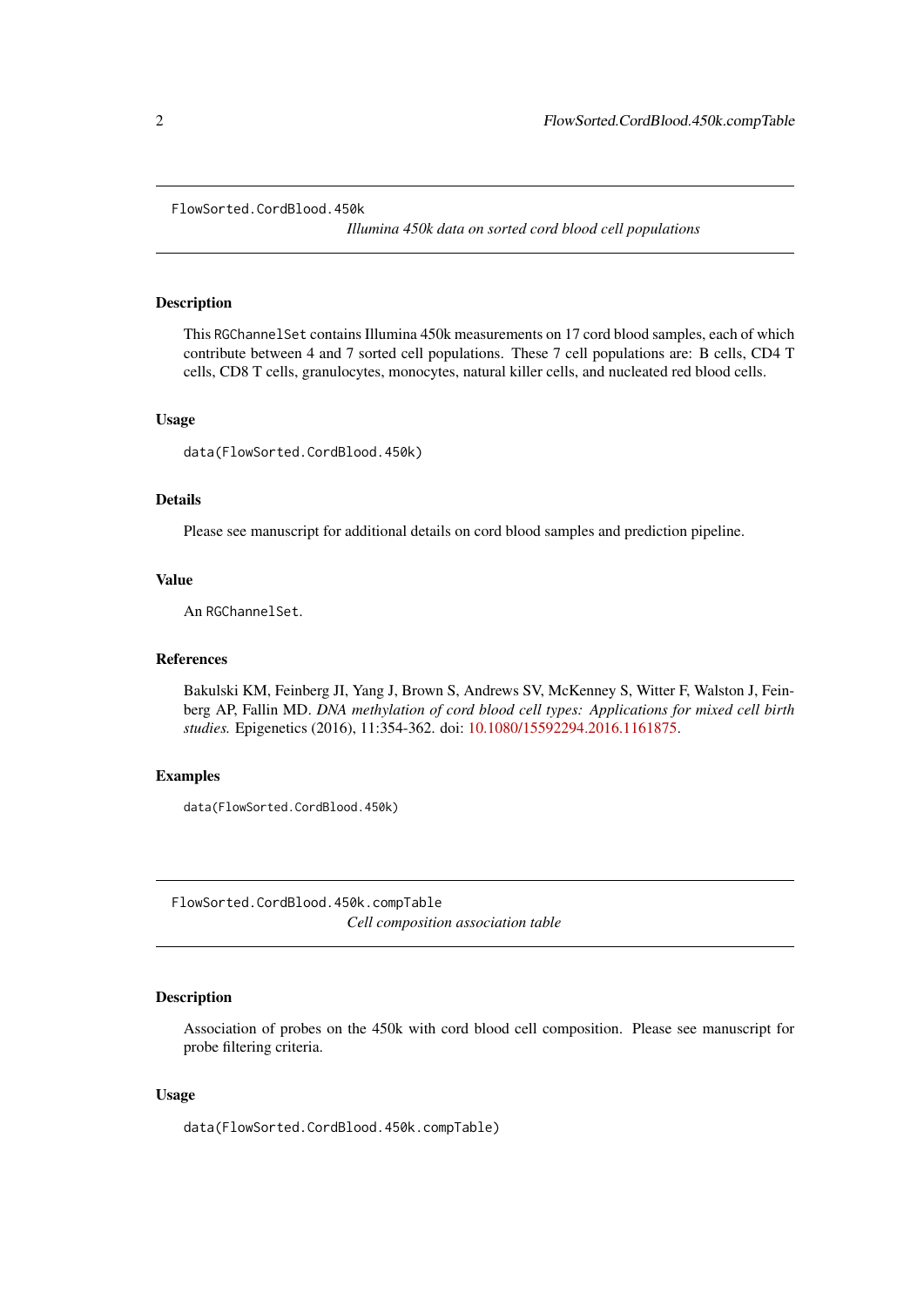#### <span id="page-2-0"></span>Format

A data frame with 429794 observations on the following 12 variables.

Fstat f-statistic for composition from ANOVA. See estimateCellCounts in minfi.

p.value p-value corresponding to f-statistic.

Bcell mean methylation level across 15 B cell replicates.

CD4T mean methylation level across 15 CD4 T-cell replicates.

CD8T mean methylation level across 14 CD8 T-cell replicates.

Gran mean methylation level across 12 granulocyte replicates.

Mono mean methylation level across 15 monocyte replicates.

NK mean methylation level across 14 natural killer cell replicates.

nRBC mean methylation level across 4 nucleated red blood cell replicates.

low low value of methylation across all samples.

high high value of methylation across all samples.

range range of methylation values across all samples.

#### Details

Our recommedations for this object parallel those given in the (adult) blood companion package, FlowSorted.Blood.450k. Briefly, this object can be used to evaluate the potetial for cofounding by cell-type heterogeneity at 450k probes following an associaton study.

#### Value

A data frame with 429794 observations and 12 variables.

#### References

Bakulski KM, Feinberg JI, Yang J, Brown S, Andrews SV, McKenney S, Witter F, Walston J, Feinberg AP, Fallin MD. *DNA methylation of cord blood cell types: Applications for mixed cell birth studies.* Manuscript in review.

#### Examples

data(FlowSorted.CordBlood.450k.compTable)

FlowSorted.CordBlood.450k.ModelPars *Model parameters for cord blood cell type estimation*

#### Description

This object is generated during the course of cord blood cell proportion estimation in the minfi estimateCellCounts function.

#### Usage

data(FlowSorted.CordBlood.450k.ModelPars)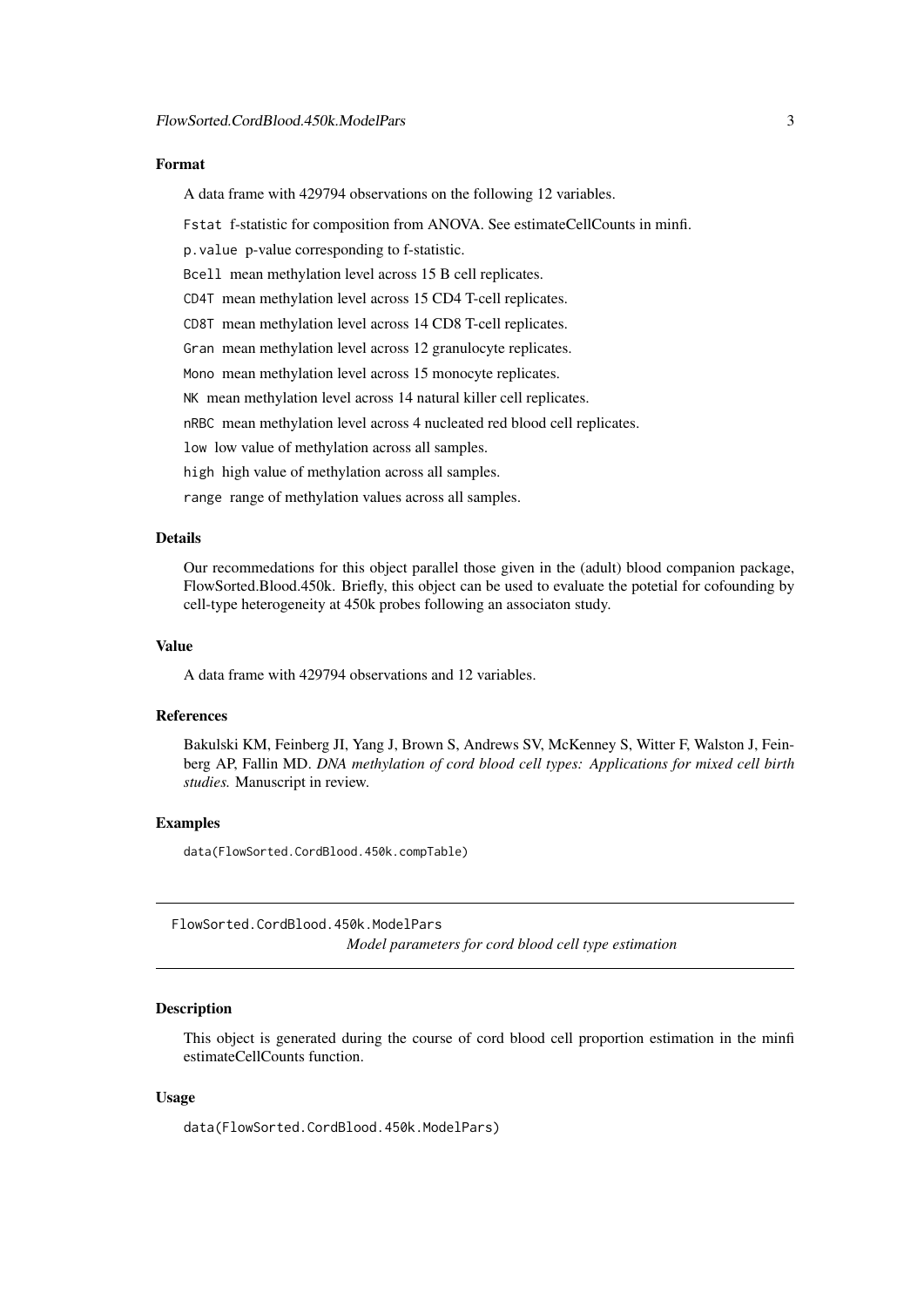#### Details

A matrix of 700 rows and 7 columns, the latter corresponding to 7 cell types. 100 probes were selected as being differentially methylated by each cell type from the reference RGset contained herein (FlowSorted.CordBlood.450k). In the implementation of the estimateCellCounts function, probes are selected based on a combined RGset of user and reference data. Please see manuscript for details on the probe selection process.

#### Value

A matrix with 700 rows and 7 columns.

#### References

Bakulski KM, Feinberg JI, Yang J, Brown S, Andrews SV, McKenney S, Witter F, Walston J, Feinberg AP, Fallin MD. *DNA methylation of cord blood cell types: Applications for mixed cell birth studies.* Manuscript in review.

#### Examples

data(FlowSorted.CordBlood.450k.ModelPars)